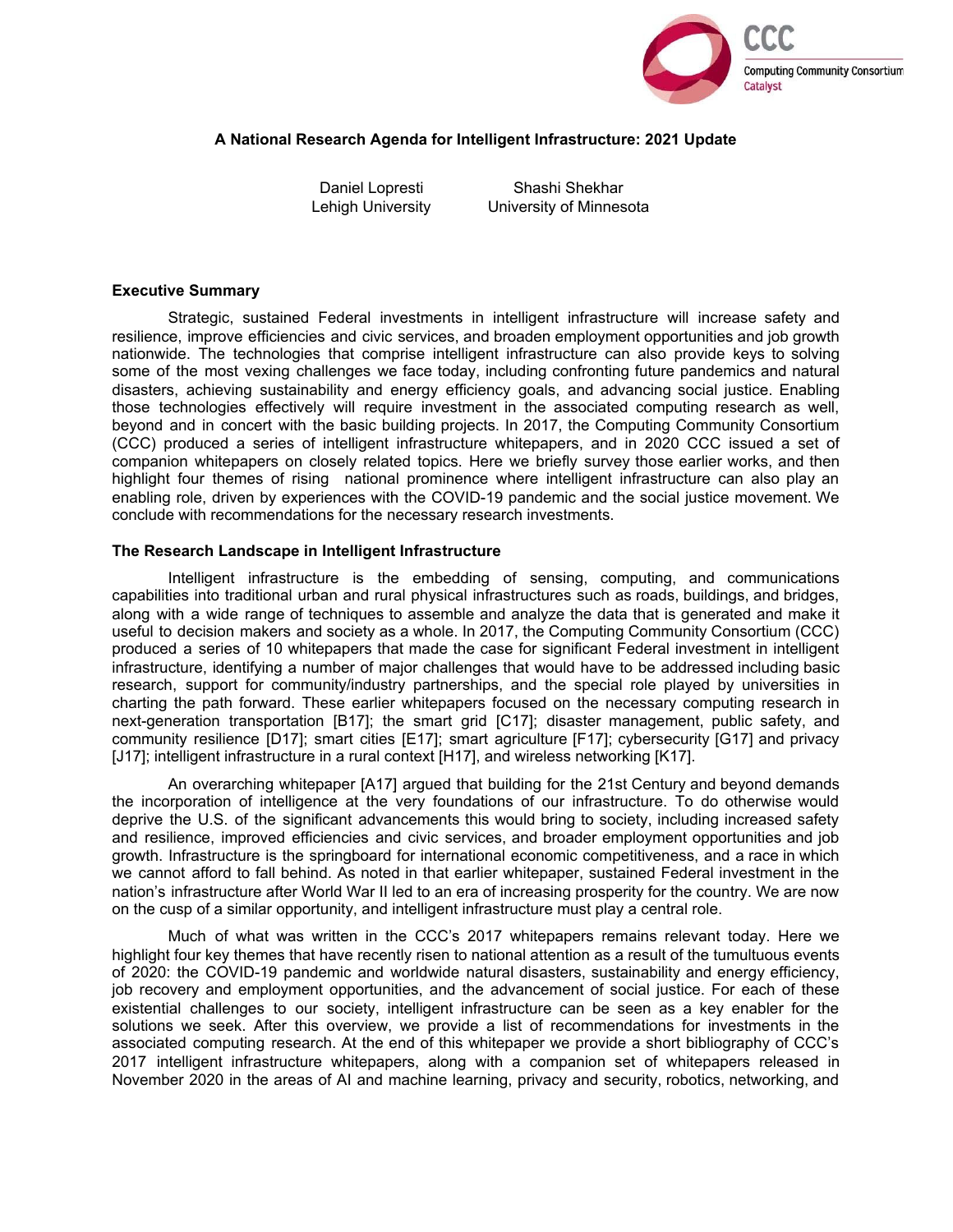informatics; technologies that will support intelligent infrastructure and where research investments are also required.

## **The Nexus Between Intelligent Infrastructure and Social Justice**

Recent events have highlighted a set of important interrelated challenges: the growing presence of public surveillance by governmental and commercial entities and the attendant privacy issues, along with the rising demands for social justice. The latter can either be advanced or diminished by new-found capabilities to monitor the actions of both public servants and the public, and hold those who violate the law accountable. Body-worn video cameras for law enforcement provides an early example of this, but widespread deployment of intelligent infrastructure will be a key enabler in the transition and provides the classic "double-edged sword": safety, security, and civil rights versus the privacy of the individual. These ethics and technology issues are best approached from an interdisciplinary perspective [C20].

AI analytics at the edge of pervasive networks in smart and connected communities could improve privacy by maintaining a level of anonymity when implemented properly, but more research is still needed [A20, R20]. Experiences with the abuse of private data on the commercial side hints at what we can expect when ubiquitous government surveillance in physical spaces becomes prevalent [J20]; it is not clear who will own the data captured while watching you drive down a public street: the county government? The vendor who installed and operates the system monitoring traffic on the roadway? The company storing the data and providing the analytics? How can effective policies be developed and adherence guaranteed? These are questions that also require research.

Other applications may prove less controversial. The embedding of pervasive environmental sensors across a city landscape, including in underprivileged sections of the city, and making the data public, will allow the identification, monitoring, and remediation of air quality issues that have frequently plagued the less fortunate in our society [E17], again assuming key research issues can be addressed.

Another pressing issue, even before the pandemic but certainly exacerbated by it, are the disparities in broadband access across the U.S., which presents significant barriers to achieving equality in employment, education, and healthcare. This is especially an issue in rural and tribal areas [H17], but even some cities still have problems with equal access to broadband for all of their residents. Advances in next-generation wireless networking have the potential to help [R20], but much research is also needed in developing new and better ways to deliver vital services to remote users (e.g., [K17]). A related realization and topic for ongoing research is the recognition that many of the accommodations developed to support people with disabilities in the physical world (often mandated by Federal law) do not automatically carry over to the online world; more research needs to be done here as well. Finally, the recognition that underserved communities are often the hardest hit when disasters strike provides another opportunity where intelligent infrastructure can be applied to help level the playing field and create a more equitable, supportive living environment [D17].

## **Resilience to Pandemics and Other Disasters**

The COVID-19 pandemic, the recent devastating wildfires in the American West and elsewhere, and the terrorist attacks of 9-11 remind us that modern society is not immune from natural disasters (e.g., infectious disease outbreak, hurricanes earthquake) and man-made disasters (e.g., terrorism, social unrest), and their large-scale consequences (e.g., fiscal, social, built and natural environment). Computing and intelligent infrastructure are key to enhancing resilience by improving preparation and plans for responding to and recovering from and effectively adapting to high-risk disasters [K20]. Computing breakthroughs ranging from broadband to robotics to spatial computing (e.g., COVID-19 maps, contact notification apps, local and regional disease transmission-dynamics models) to GeoSocial media (e.g., geo-targeted amber alerts, Ushahidi, OpenStreetMap, tweets, facebook, tiktok) have provided game-changing capabilities and become key tools for disaster management [D17]. For example, the broadband telecommunication infrastructure proved invaluable to enabling stay-at-home orders during the COVID-19 pandemic by supporting tele-education, tele-health, and remote work. In addition, computational simulation models (e.g., SEIR COVID-19 spread models) were useful in projecting COVID-19 trajectories to protect hospital capacity. In addition, Wireless Emergency Alerts that are used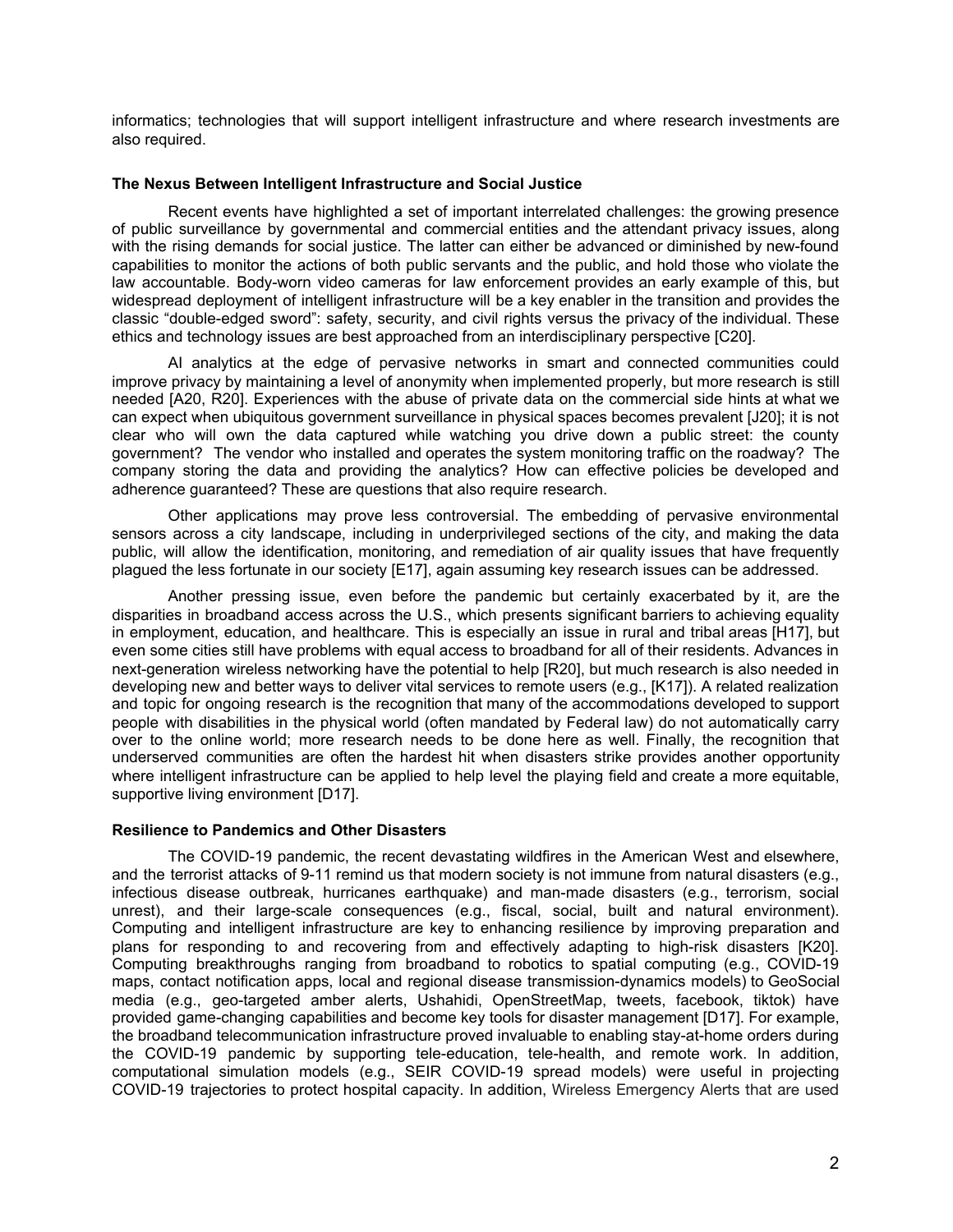to warn geo-targeted people at risk of flash floods, dust storms, hurricanes, etc. are now being used to inform people to take actions to reduce their COVID-19 exposure and risk [D17].

As a result many compelling and life changing computing opportunities have recently emerged. For example, there is a critical need to strengthen the *National Pandemic Informatics Infrastructure* [K20] by modernizing the public-health databases and information systems as well as provisioning of high performance computing resources to support simulation of disease transmission dynamics models and analysis of disease big data. Other compelling opportunities include next generation computational simulation leveraging AI [D20] and spatially-detailed *Digital Twins* (big-data and physical/social science driven computational models of our world and society), which can help preparation and planning by projecting the impact of disaster scenarios and comparing benefits from alternative interventions. The cyber vulnerabilities of grid components must also be characterized and mitigated to prevent cyber threats. Privacy of sensitive power system data should be preserved by efficient data protection and encryption techniques [C17]. Basic computing research is necessary to address many of these open issues.

#### **Addressing the Impact on Jobs and Employment**

At the same time the move to intelligent infrastructure increases efficiencies and lowers costs for communities, improves public safety and security, and preserves natural resources and enhances sustainability, there will be a significant impact on jobs across a wide variety of sectors. Some of this impact will be negative, with whole job categories disappearing due to automation, while other aspects of the impact will be positive, with new careers arising that do not exist today, many in high tech fields. Addressing this impact to maintain and enhance employment opportunities will require a substantial coordinated effort involving government, industry, and academia, the latter both to address open research challenges as well as to provide the educational services necessary to "re-tool" workers to be successful in the greener careers of tomorrow made possible by intelligent infrastructure. We see tremendous potential for humans to work side-by-side with AI systems and robots, increasing productivity, job safety and satisfaction, and international competitiveness.

As noted in the 2017 version of this whitepaper [A17], future communities infused with intelligent infrastructure will look and act very different from today. Some changes will be dramatic and especially disruptive, such as the transition to autonomous vehicles, while others will flow more naturally and indeed have even started taking place, accelerated by current pandemic (highly automated grocery store check-outs, smartphone-based commerce-at-a-distance replacing physical interactions of the past, e.g., feeding a parking meter). As we observed in 2017, investments in lifelong learning and technical training will be critically important to help workers remain employed and take full advantage of the benefits provided by these new technologies. The Internet of Things (IoT) is sometimes considered synonymously with intelligent infrastructure, and as more and more AI is embedded in these so-called edge devices [A20], worker training will be needed here as well.

Even though the phrase "intelligent infrastructure" may conjure up images of the smart city of tomorrow, in our earlier whitepapers we have also discussed the tremendous positive impacts on agriculture and rural communities and the job opportunities there as well [F17, H17]. Once again, embedded intelligence brings on sustainability and productivity gains that will be a critical contribution to the international competitiveness of U.S. agriculture. And, likewise, there will be a significant demand for continuing education so that workers can be prepared for these major changes. In [H17] we also observed that the growth of the digital economy in an increasingly connected world would lead to new remote work opportunities that could benefit rural communities with their lower costs of living and higher quality of life. Indeed, the pandemic has accelerated this transition in dramatic fashion; the net benefit of remote work opportunities on depressed rural communities could be a notable positive at a time of so many negatives.

Robotics has the potential to magnify and amplify the capabilities and productivity of teams involving both humans and robots. As we discuss in our 2020 whitepaper [M20], this does not necessarily mean the introduction of robots will lead to fewer jobs. Indeed, by some measures employment in industries making greater use of robots has actually increased. We must also focus, however, on the nature and the quality of those jobs, and matching workers' skills with the increasing technical demands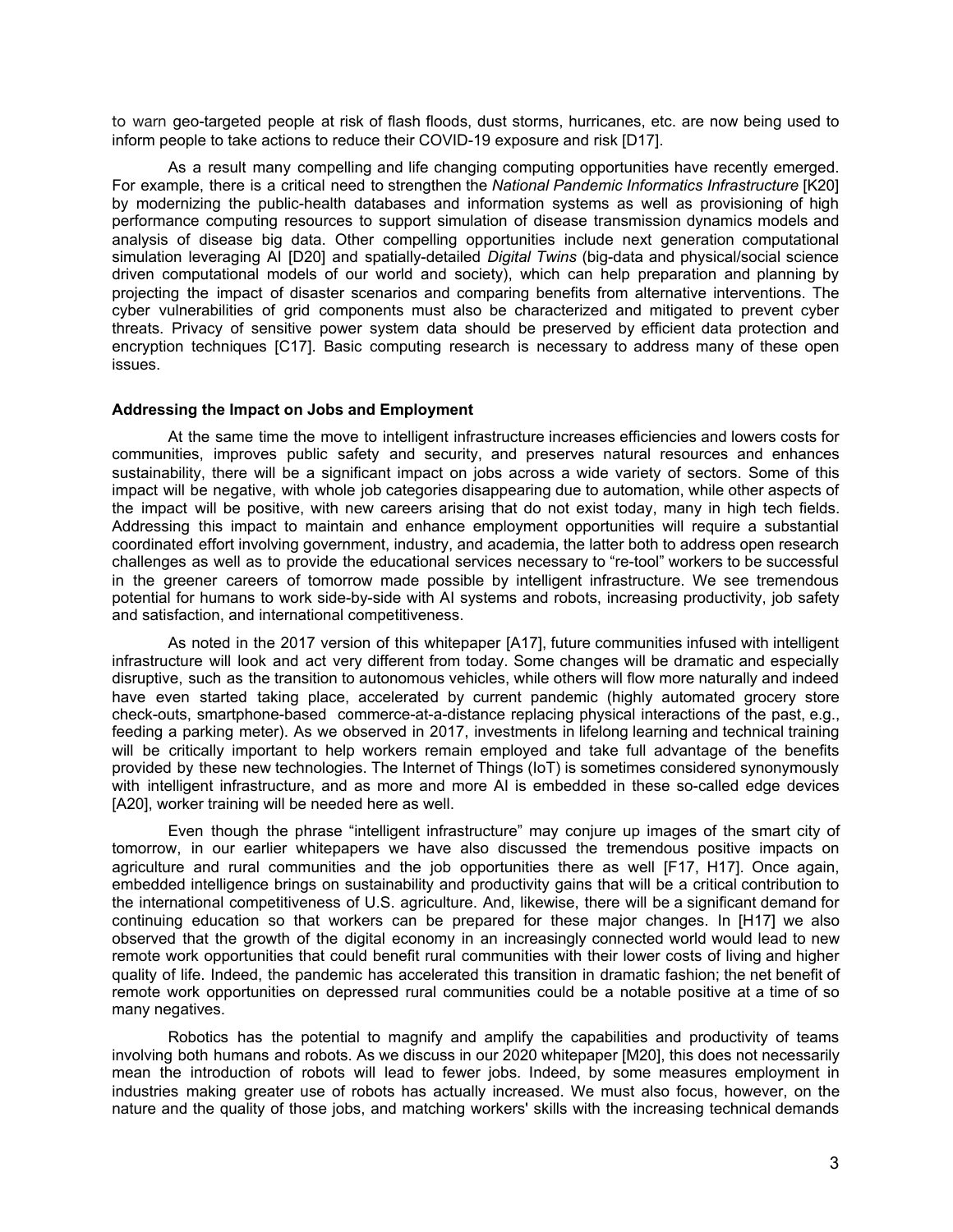of maintaining and operating their robot "teammates," so that the work available to humans is rewarding and not menial. Research in human-robot teaming can help with this, as can investments in education.

Next-generation vehicles come in a variety of different types: automated, connected, eco/electric, and shared (ACES). The sustainability and productivity gains from these vehicles will be substantial as will the economic benefits, but attention must be paid both to the enabling research and also to helping the workers who will be displaced if they are not supported in their attempts to adapt to the new demands of the day.

Cooperation between AI and humans is a common theme across a range of intelligent infrastructure applications. Human workers must cooperate with each other to do their jobs, and if AI is to be a good teammate it must be able to cooperate with humans and other AIs, too. This will require AI that understands human preferences, can model ethical behavior, and operates within current laws and regulations. The AI must be trustworthy and helpful at all times, avoiding any form of manipulation that could mislead or even endanger human co-workers. All of these issues are topics of current research and have important implications for supporting humans in the workplace as well.

#### **Sustainability and Energy Efficiency**

Our planet is facing challenges ranging from environmental degradation to climate change. Life threatening weather events (e.g., floods, droughts) are becoming more extreme and frequent. Consequently, the United Nations has identified a set of sustainable development goals including food, energy and water security, climate action, sustainable communities, biodiversity, and addressing inequality. There are a number of social justice aspects to consider with these as well. Poor communities are often located in the most risky areas in terms of climate disasters. They also need the most support when disaster strikes. Computing is crucial to addressing these challenges facing our changing planet [F17]. For example, sensor networks and new methods to analyze their data are needed to monitor our planet to help us understand biological, physical, and social changes. Computational simulations may help forecast rates of sea level change, loss of polar ice, and predict critical geo-events. It is also important for societal priorities including security, public health, smart cities, transportation, climate, environment, food, energy, water [A17]. Thus, Microsoft announced that the goal of being Carbon negative (removing more carbon than they emit) by 2030 and launched "AI for Earth'' to address global environmental challenges. In addition, multiple planetary-scale platforms for Earth data have emerged including the Earth on Amazon Web Services, the Google Earth Engine, and the NASA Earth Explorer. This high-frequency and high spatial resolution data is being used to monitor global crops to avoid future Arab spring like events. Furthermore, researchers are becoming aware of the impacts of research activities, such as the greenhouse gases and energy use associated with cloud computing as well as training of very large AI models (e.g., GPT-3), and a conference-driven publication culture [E20]. While industry involvement is a valuable piece of the puzzle, the broad importance of these issues to our society calls out for Federal investments as well in independent, unbiased academic research. For example, it can catalyze a drive to become carbon-negative, if not carbon negative. Further, a global-dashboard to monitor the health of our planet may support early detection of unsustainable events (e.g., deforestation) and trends (e.g., shrinking Aral sea) towards timely interventions.

It should be noted that computing to address climate and environmental challenges, namely, spatial computing, has unique characteristics [F17]. For example, there are significant interactions among the vexing geo-challenges. Optimizing solutions for one problem may have unintended side-effects for other problems, such as the increased use of fertilizers for food production have adversely affected water quality. Current computational models need to be viewed as approximations to geo-phenomena, whether physical, biological, or cultural. Progress is made by either improving the approximation or reducing computational cost or both. In addition, the training of machine learning and geospatial AI models faces great challenges due to non-stationarity of Earth phenomena (e.g., climate change) as well a lack of training samples as significant geo-events can be very rare and ground truth data are labor-intensive and time-consuming to collect. Thus, it is timely for a new computing research initiative to engage the broad computing community along with complementary disciplines to better understand and protect our changing planet. Among the risks is the substantial carbon footprint required for developing current AI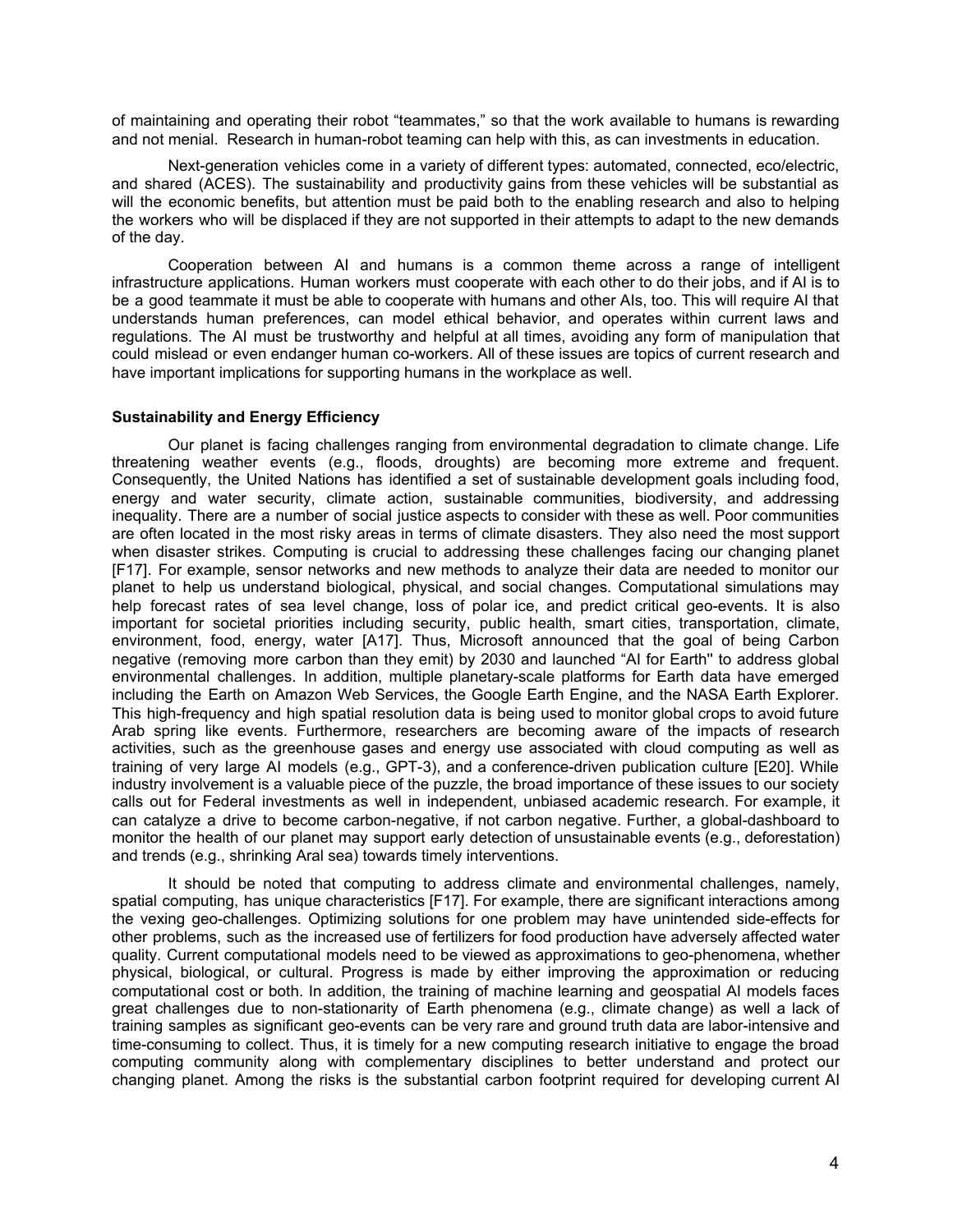technologies, including large machine learning models. Intelligent infrastructure opens the door to dramatically better energy efficiency and sustainability [A20, D20].

## **Call to Action**

Infrastructure is vital to our nation's ongoing health, wealth, and well-being. The time is ripe for substantial, sustained Federal investments in basic infrastructure (e.g., transportation, power grid, utilities, networking) for both maintenance and modernization to maintain our global economic competitiveness. Such investments will also provide a much-needed economic stimulus to accelerate the post-COVID recovery by creating new jobs in traditional engineering and construction fields, supporting associated short-term and long-term economic growth.

However, infrastructure has a long lifespan and thus it is very important for infrastructure investments to be made with a keen eye toward the future. For illustration, Table 1 lists transportation trends along with some associated infrastructure recommendations. First, vehicles are increasingly automated, connected, environment-conscious (e.g., electric) and shared. This demands a move toward an Internet of Infrastructure Things (IoIT) approach, with increased sensing, communication, computing and data analytics (e.g., AI) capabilities. Second, transportation ranks among the largest sources of greenhouse gas emissions which drives climate change. This status quo is not healthy or acceptable, and future transportation infrastructure should reduce its carbon footprint by using sustainable technologies. For example, street navigation apps may be encouraged to recommend routes that reduce emissions and energy use, which will further the appeal and adoption of electric vehicles. Third, COVID-19 demonstrates the need for infrastructure resilience as our society has realized its massive dependence on broadband for tele-work, tele-health and tele-education. It has also highlighted significant inequalities across neighborhoods and communities, including rural and tribal areas that have limited access to broadband. The pandemic has also highlighted the importance of long-haul transportation (e.g., trains, trucks) as well as last mile on-demand delivery (e.g., doordash, UberEats) during stay-at-home orders as a valuable measure in controlling disease spread. Other disasters during 2020, including widespread flooding due to hurricanes and destructive wildfires, also argue in favor of building infrastructure that is resilient; intelligence adds this. Furthermore, low-income neighborhoods often have weaker transportation infrastructures leading to long travel times to access jobs, healthcare, education, and other basic services. In addition, there is often a geographic mismatch between jobs and affordable housing. Future infrastructure should work to reduce existing inequalities and provide strong evidence to allow us to monitor progress. Fifth, there is a growing misalignment between the jobs of the future and our current workforce. We need to create education and training programs to provide the needed skills and knowledge (e.g., in areas relating to the design, deployment, and uses of intelligent infrastructure, AI, and cyber-security) so that American workers are prepared for the future.

|         | Trends                                                                                                                        | Intelligent Infrastructure recommendation                                                                                                                                                                                                                            |
|---------|-------------------------------------------------------------------------------------------------------------------------------|----------------------------------------------------------------------------------------------------------------------------------------------------------------------------------------------------------------------------------------------------------------------|
| $1_{-}$ | Automated, Connected,<br>(ACES) Vehicles                                                                                      | Move towards an Internet of Infrastructure Things (IoIT) by<br>Environment-conscious and Shared increasing sensing, telecommunication (e.g., broadband),<br>computing (cloud, edge) and data analytics including AI on<br>highways and other critical infrastructure |
| 2.      | Sustainability, Energy Efficiency:<br>Transportation is a major source of<br>greenhouse gases and driver of<br>climate change | Reduce (transportation) infrastructure carbon footprint via<br>sustainable technologies such as electric vehicles and<br>eco-routing service which recommend routes and schedules to<br>reduce energy use and emissions.                                             |
| 3.      | Increasing frequency and<br>magnitude of natural and<br>man-made disasters                                                    | Universal access to broadband for tele-commuting, tele-health,<br>distance education, etc. to improve resilience to natural and<br>man-made disasters                                                                                                                |
| 4.      | Increasing inequality, needs for<br>social justice                                                                            | Intelligent infrastructure to improve quality of life and reduce<br>inequalities in access to jobs, healthcare, education and other<br>essential activities                                                                                                          |

# *Table 1: Example Trends and Infrastructure Recommendations*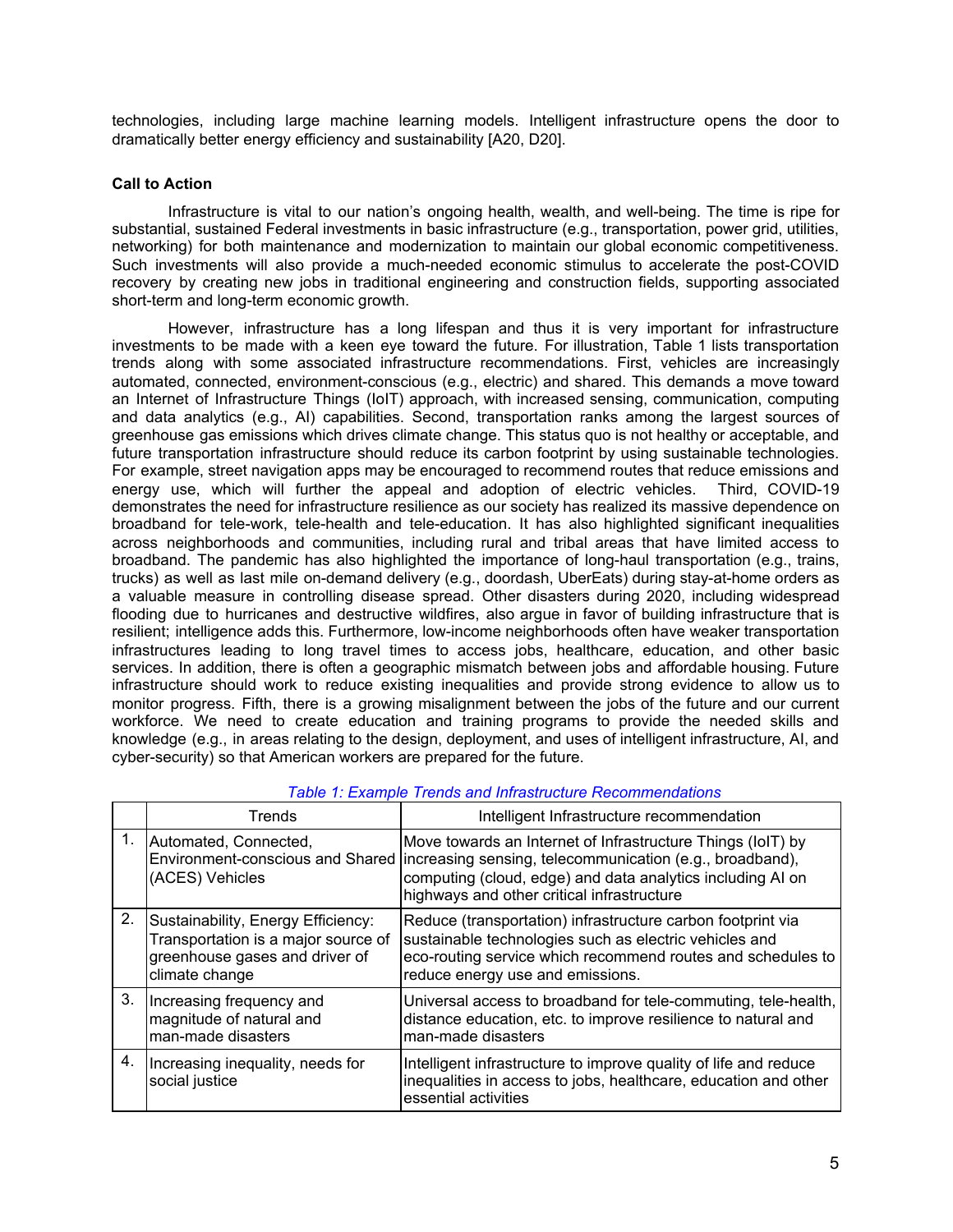|                            | $5.$ Structural mismatch between jobs $ G$ row education and training in intelligent infrastructure to |
|----------------------------|--------------------------------------------------------------------------------------------------------|
| and skills in labor market | create workforce of the future                                                                         |

### **Importance of Federal Leadership and Investment**

The Federal Government has a crucial role in shaping intelligent infrastructure investments and deciding the foundations on which the national economy will be built going forward. As we have noted above (and in our previous whitepapers), there is a significant amount of basic research required to achieve the promise of intelligent infrastructure. Some of this research can be resourced through current programs such as NSF's Smart and Connected Communities in conjunction with the MetroLab Network spanning numerous cities, counties, local governments and universities. However, existing programs provide only modest investments in basic research and are not of a sufficient scale to support the broad, national transition we must make to achieve the full benefits of intelligent infrastructure. Any such effort must leverage our world-class universities via Federal funding of basic research and development to invent, deploy, and evaluate the necessary new technologies, to participate in the all-important discussions of policies and ethics, and to train the intelligent infrastructure workforce of the future.